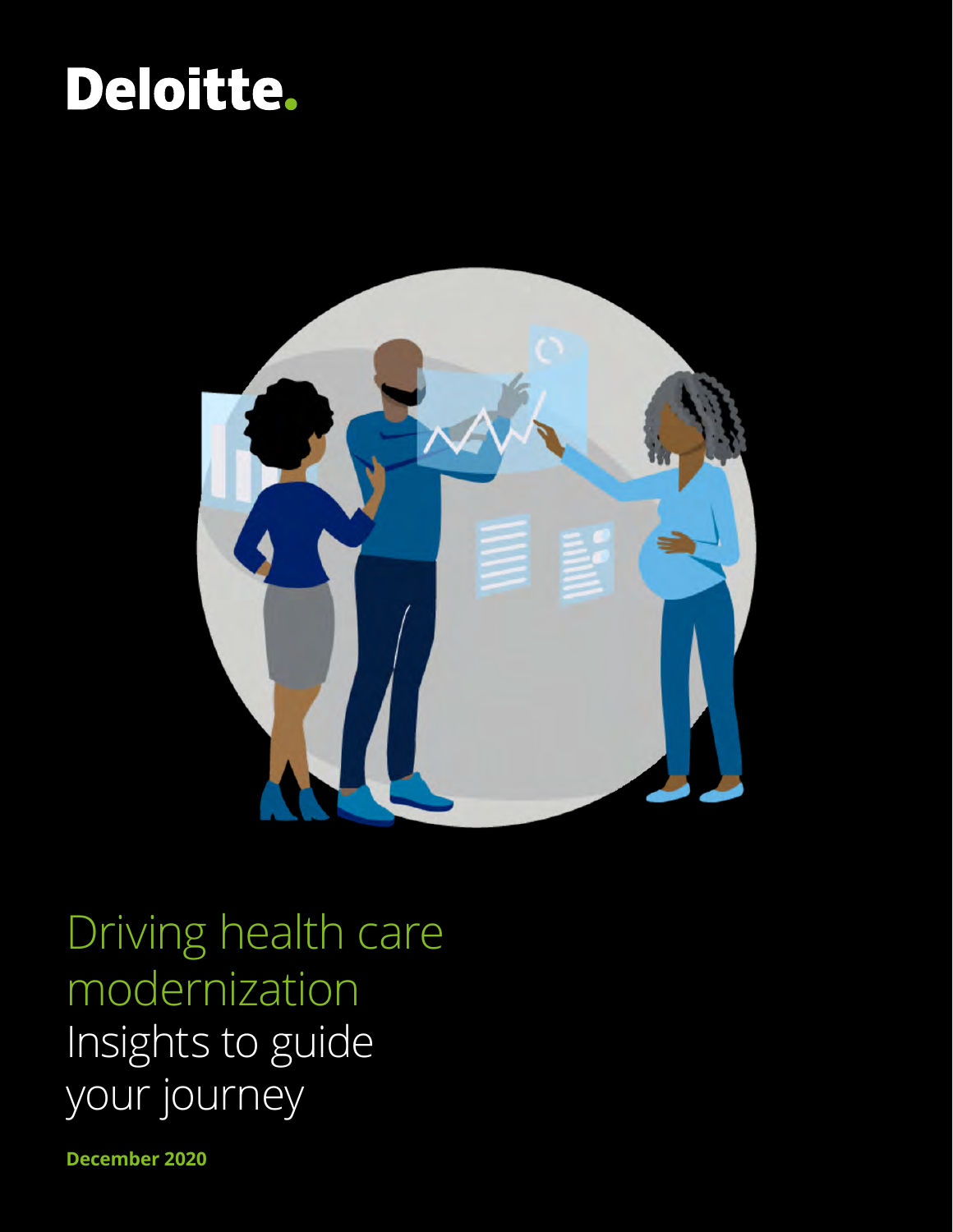## Executive summary

Modernization. It's been both an overused term and underutilized strategy over the past five years in the health care industry. More a reactionary approach than part of an organization's DNA, modernization has often focused on rationalization and incremental technology upgrades versus digital and business transformation. This is a familiar reality in the health care industry, where plans and providers' capabilities often lag customer expectations for accessible and easy-to-use digital services. In the Change Healthcare-Harris Poll 2020 Consumer Experience Index, the vast majority of respondents said they want better, clearer, easier communications via more modern platforms and digital experiences that allow them to comparison-shop like they do for many other services—yet two-thirds of those same respondents said every step of the health care process is a chore.<sup>1</sup>

The reality of the past few months (as the industry has wrestled with the global COVID-19 pandemic) has revealed that radical transformation of health care is not just imminent; it is upon us. As CEOs and CIOs across health care continue to grapple with the unique constraints of this hour, they are realizing these challenges are an opportunity to transform their organizations and the industry. Virtually delivered telehealth visits have seen a steep rise that is expected to continue, creating a new modality of care. According to Frost & Sullivan, the telehealth market in the United States is predicted to see a year-over-year increase in growth of 64.3% in 2020—and sevenfold growth by 2025.2 Not surprisingly, the stocks of telehealth companies have skyrocketed as a result.

Digital triage and virtual care have the potential to drive radical market change and a sustained recovery of the industry and the economy. Research shows that a patient using telehealth versus in-office visits for nonemergent situations results in an average savings of \$125 in the ecosystem by helping providers and payers significantly reduce SG&A overhead while also saving valuable time for all parties involved.<sup>3</sup> This time and money saved can be reinvested to shape the future of health and address what matters most—the physical and mental well-being of patients.

This market scan report shares the experiences and learnings from some of our health plan clients who have successfully undertaken modernization journeys with us over the past few years. We have parlayed these insights into forward-thinking principles that may help other organizations embrace necessary transformation and execute them successfully.

#### **Building the future of health**

What will the health care technology ecosystem of the future look like? How will it operate? And what can plans and providers do to be part of advancing it?

Ecosystems in the future of health would be more effective if they are digital-first, customer experience–led, and highly interoperable to unlock the potential of uber-collaboration.

An experience-led design puts consumer needs first, while radical interoperability will lead to a rich data supply chain (which, in turn, will lead to insights that drive informed decisions), and a digital-first approach will deliver highly interconnected, extensible systems.

For plans and providers, choosing the right problems to solve at the right time to solve them, with the end consumer in mind, is essential in driving a winning business strategy.

To that end, modernization programs need to focus on product innovation, agility to market, and consumer-centric digitization to satisfy the needs of today and the future.

Finally, the impact of these programs will depend on the ability of organizations to develop a visionary road map built on a robust business case that incentivizes success and build a lean, rightskilled organization that supports it.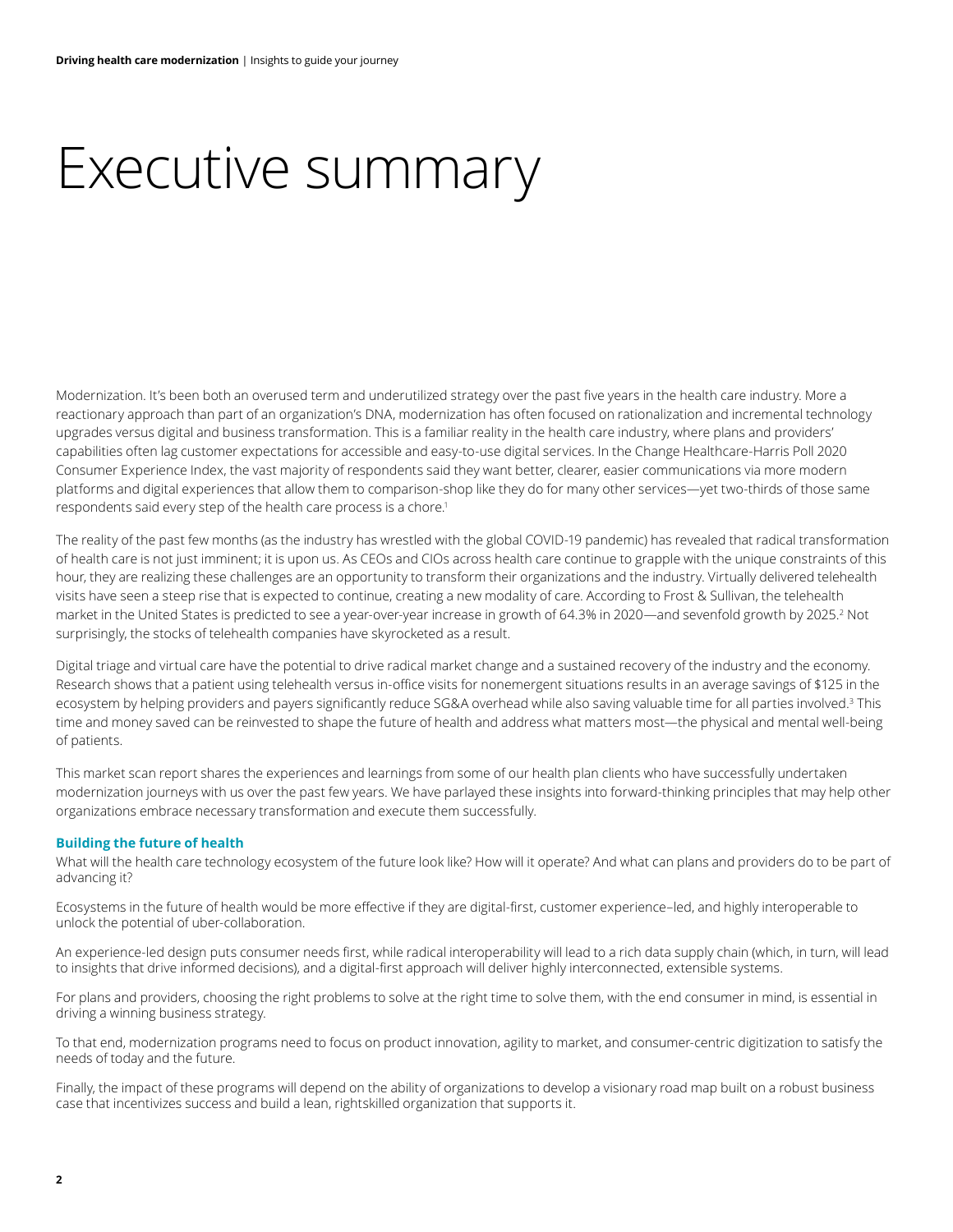## Key drivers of modernization and transformation programs

Our research shows that health plans continue to push against the preexisting boundaries between plans, providers, and consumers (and their unique perspectives, circumstances, complexities, and challenges) by enabling them to interact in real time and at all points along the consumer well-care journey. Their transformational initiatives are driven by the following forces:

# 

In our experience, plans stand to benefit significantly from looking under the hood and innovating the engine of health care insurance. Simplified, standardized, and modular product offerings (which provide consumers increased transparency and personalization, reduced cost of care, improved care delivery and outcomes, and increased maintainability) are gaining relevance at an accelerating pace.

#### **Health care product innovation Market agility and interoperability Consumer engagement and**

Successful plans have shown an urgency to:

- **•** Democratize and harness the power of health care data through interoperability and advanced artificial intelligence and machine learning capabilities;
- **•** Derive direct and indirect implications from evolving care models; and
- **•** Facilitate continued innovation across the care continuum.

## **experience**

The age of digital transformation has given rise to the age of the consumer. With the convergence of consumer trends in the health care industry, plans and providers are scrambling to cater to consumers that are increasingly conscious and demanding of the care journey, not just care outcomes. The prevalence of higher-deductible plans is inciting an active interest in cost of care, and a data-driven approach to health care decision-making. To thrive, health care organizations have to learn to converge around the consumer.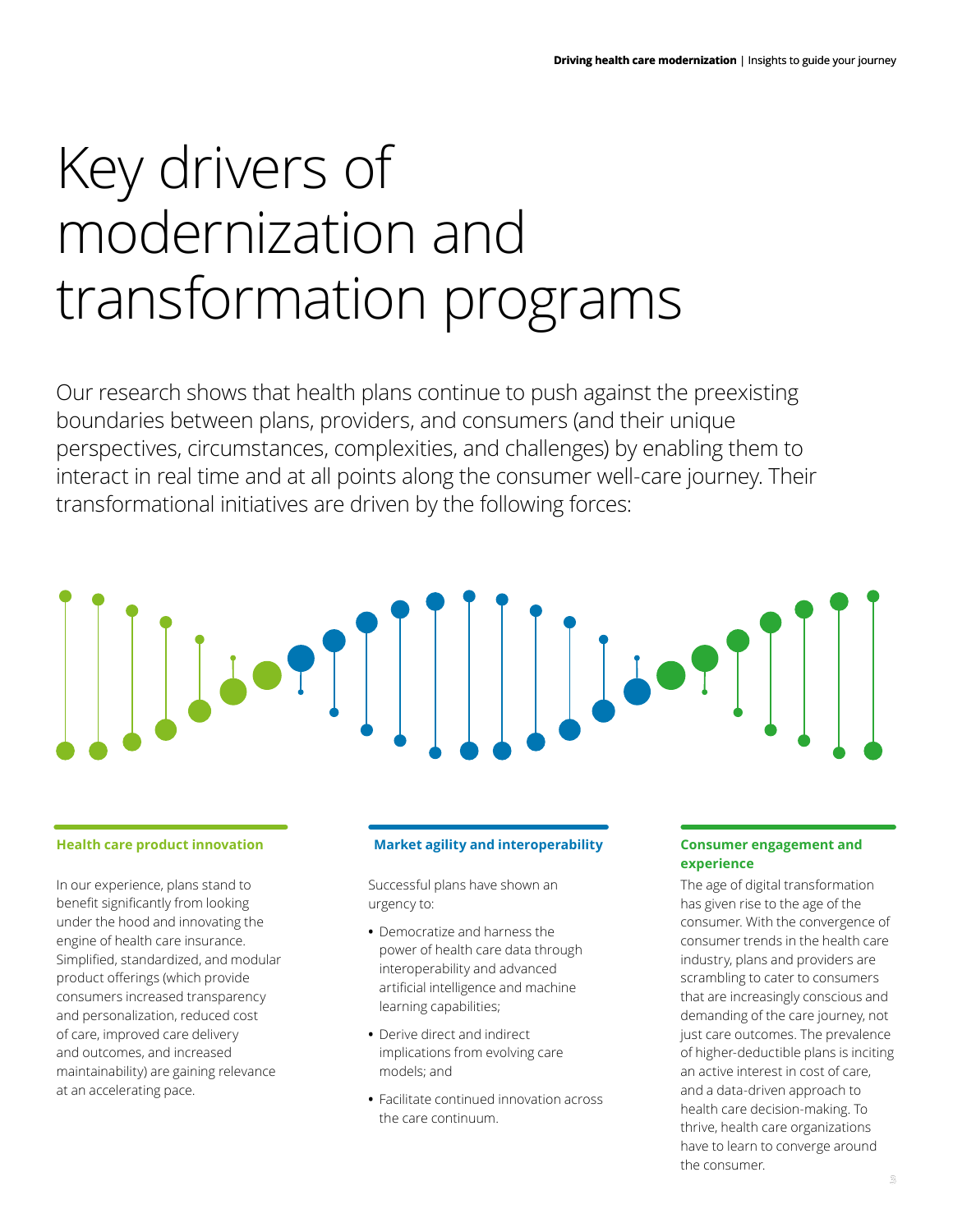# The road to modernization

Complex transformations do not happen as single, point-in-time events. Rather, they are journeys consisting of a series of carefully planned, incremental steps. Each advance builds upon the previous one, and the journey must continually adjust to internal and external influences over time. Our experience helping organizations with the planning and execution of their modernization strategies has revealed four essential pillars in this journey:



**System and business consolidation,** particularly in the wake of mergers and/or acqusitions, to reduce inefficiencies and create opportunities for innovation

**Cloud-enabled solutions** for exponential scaling and rapid integration **A consumer-centric approach** to digital transformation of the organization

**Diversification of capabilities, products, and insights** through augmented reality, virtual reality, facial recognition, and cognitive technology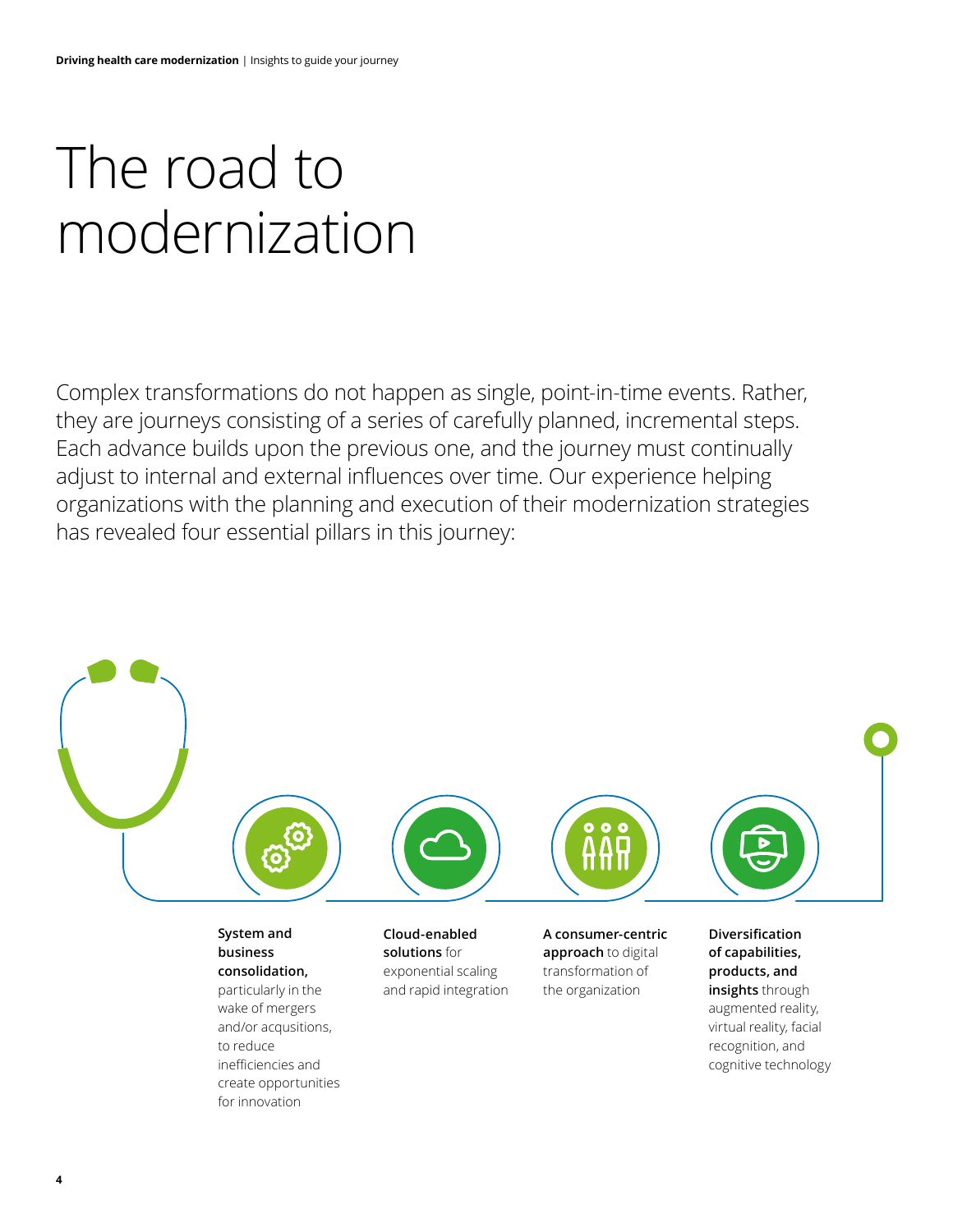## Key factors in a successful journey

As we've learned in our modernization work with plans and providers, the success of these journeys is rooted in a set of key enabling factors.

> *Transformation tip: Allowing modernization programs to have the necessary independence, void of current-state prejudices and bias, increases the likelihood of*

*their success.*



#### *Transformation tip: The*

*program should be born out of leaders pursuing ideas and building business plans to receive executive sponsorship. Establishing alignment of objectives, stakeholders, and expected ROI should be a precursor rather than an afterthought.*

#### **Induce a startuplike culture** within the organization for large transformations to spur ingenuity, innovation, and establish business case and stakeholder alignment with commensurate incentive structures.

**Empower junior and senior leadership**  to be accountable and responsible for modernization programs through independent,ROI-based funding structures and governance bodies with direct access to



executives.

#### *Transformation tip: It is critical for leaders on the ground to feel empowered with a sense of ownership toward the program and have access to information from executives so they can make decisions for the program in the context of the organization as a whole.*

### **Sponsor a multiyear**

**funding pool** and segregate initiatives that provide quick wins and missioncritical enhancements from future-oriented programs that are meant to transform the enterprise.



to empathize with and prepare the enterprise's most valued resources (humans), given the pace of technological disruption typically supersedes that of its eventual adoption.



#### *Transformation tip:*

ନ

*Change management and a mind and culture shift begins before the inception of the program, allowing "people" in the organization to organically coalesce with the rapidly changing "process" and "technology."*



*Start slow and continually pressure-test the program to make sure stakeholders remain committed to the end vision and that the business case and ROI remain intact before accelerating forward.*

**Be agile in planning and delivery** to account for market pressures, internal prioritization, state and federal regulation, and shifts in consumer behavior.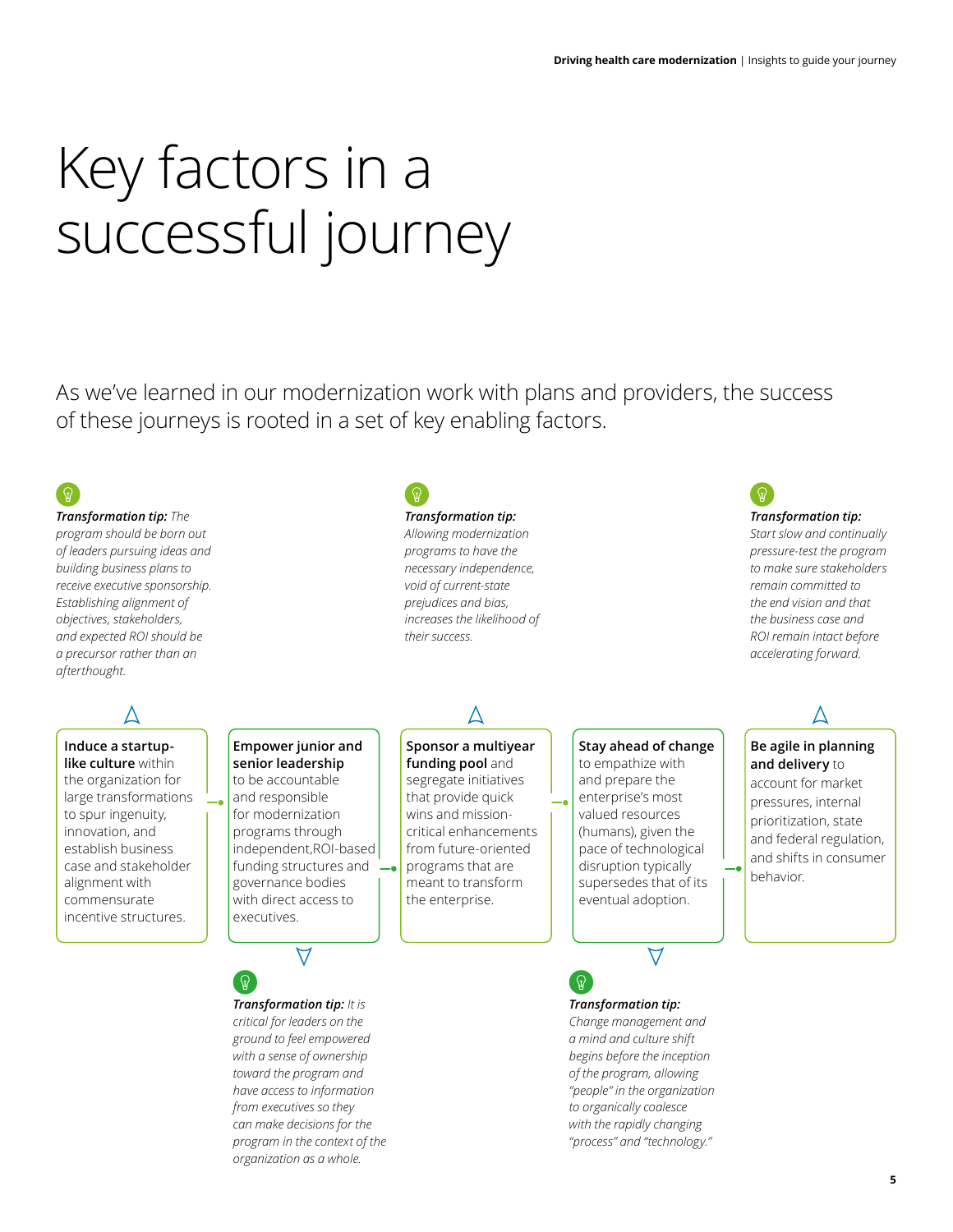# Lessons learned from transformation success stories

#### $|\nabla f|$ **Set an achievable business case**

Successful programs set an **achievable business case** that factors in near-term wins, scalability for the future, and extensibility for forward-looking capabilities. An achievable business case usually indexes on an annualized SG&A reduction to **deliver continuous value** and **balance expectations** with **delivery risks**.

The business case must be focused on unlocking exponential growth potential as opposed to incremental wins. For example, reimagining how products and plans are designed and configured into system-consumable benefits could result in immediate SG&A reduction (reusable components, rules-engine framework) and sustainable top-line growth (designing and selling more profitable products).

#### **Define a North Star with a nimble delivery model**

Modernization programs are more likely to be successful with a strong executive sponsor who can define and set a clear **North Star** and facilitate alignment across key stakeholders. Program scope, delivery model, and timelines need to be **flexible and responsive** to changes in the enterprise, technology landscape, and business realities. For example, emerging market opportunities may outweigh preplanned capability releases and require replanning to better handle change management and delivery risk. While a desire to stay true to the original scope is critical, successful programs have also found the right way to **balance it with agility** keeping the focus on enterprise value generation. It's important to note that being agile cannot be a future aspiration achieved in phases; the organization, as a whole, has to embrace the methodology and adopt its ways in order to transform.

#### $\nabla$ **Spend enough to justify spending at all**

Our experience tells us large-scale health care modernization programs require **commensurate spend** to ensure consistent and meaningful returns year over year while mitigating impacts on core business functions. Incremental spend often results in **suboptimal interim states** (e.g., multiple applications performing the same function, nonstandard operational workflows, or disjointed market capabilities) and rarely delivers on the promise of true digital transformation, while overspending doesn't guarantee the **right return on investment**  (e.g., investing in technology upgrades before addressing gaps in the business model and processes they enable). Coowned core solutions have lower perceived technical debt. At the same time, caps put on key investments have often led to conflicting objectives and outcomes.

#### **Invest future-forward**  $(\nabla)$

We are seeing health plans spending **significant portions of their SG&A** on modernization programs, yet barely **moving the needle on digital transformation** (such as cloud enablement and experiencedriven platform design). This is due to residual work they need to complete on platform rationalization and legacy technology upgrades and, in our opinion, indicative of a **lagging digital maturity**  across health plans. Following through on digitization and not stopping at system rationalization and legacy modernization has yielded the most return on investments made.

\*Domains: Claims, enrollment, billing, commissions, membership, provider, finance, benefits and product, customer service, and sales.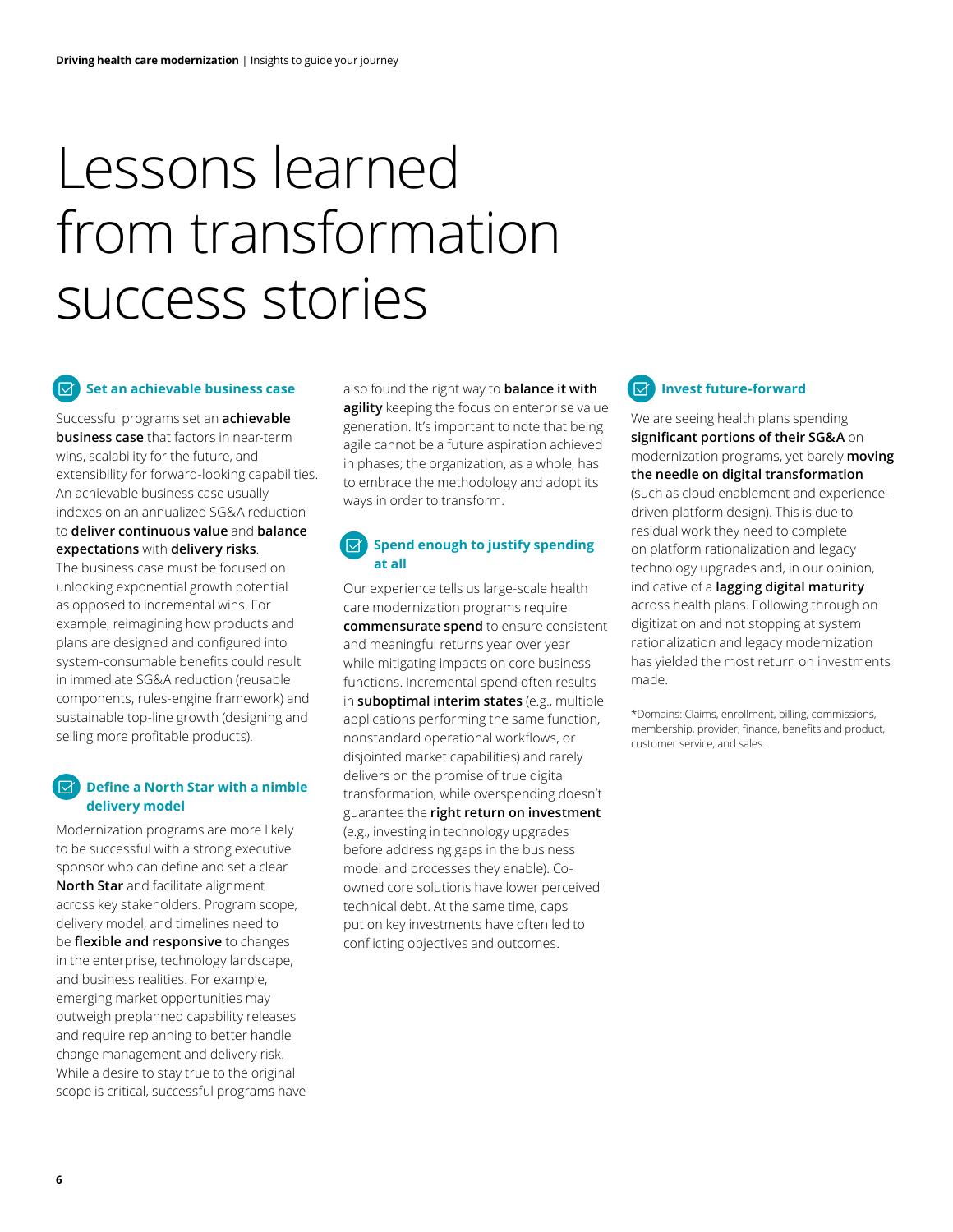## Contact us

Learn more about how Deloitte's Health Care practice can help you start and succeed in your modernization journey.



**Eric Dzepina** Principal New York



**Vishal Iyengar** Senior Manager Chicago



**Chaitanya Kommuru** Manager Austin



**Anoushka Mishra** Consultant Boston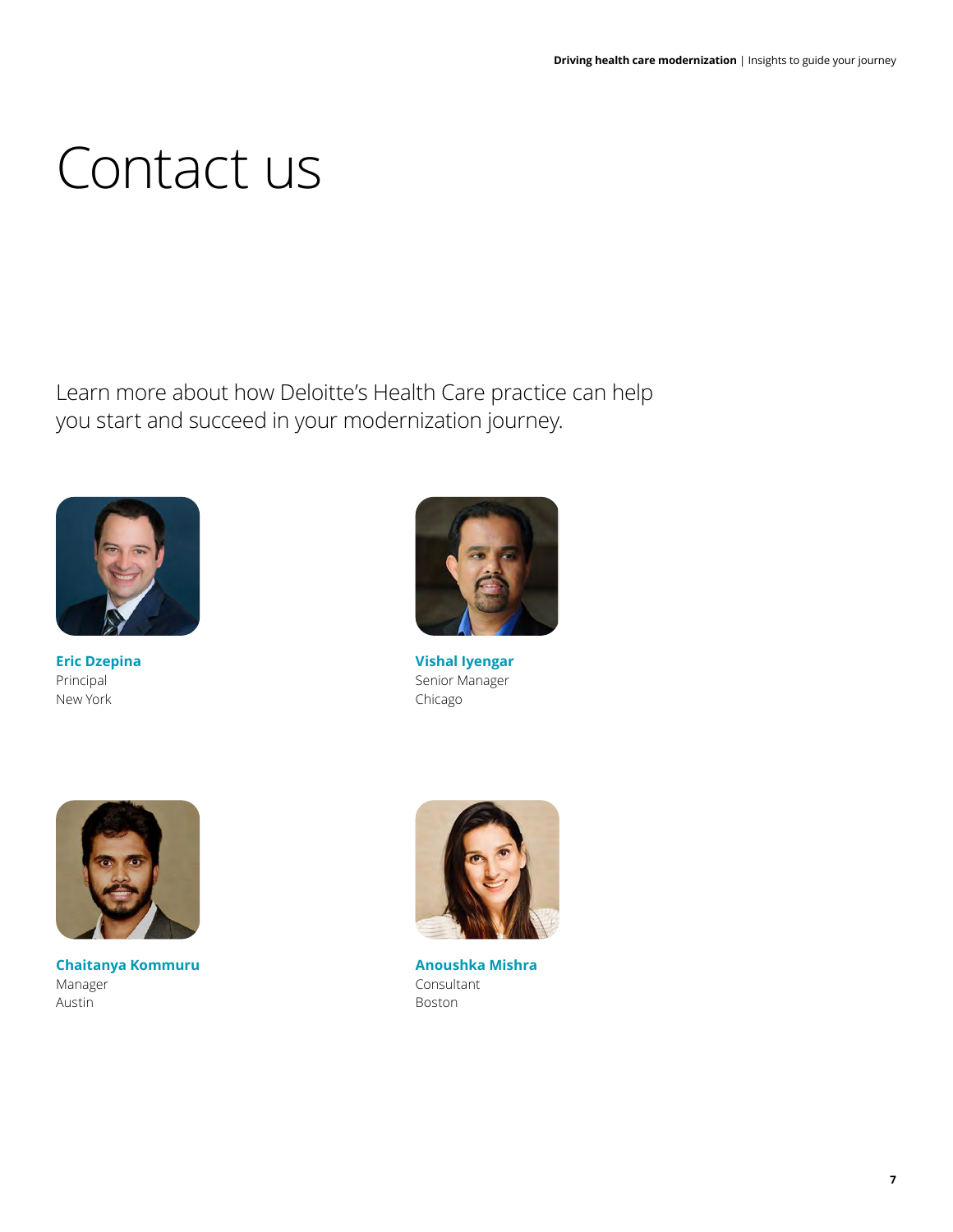## Reference

1 The Change Healthcare-Harris Poll 2020 Consumer Experience Index, May 2020, <https://analyze.changehealthcare.com/healthcare-consumer-experience-research>.

2 Frost & Sullivan, "Telehealth—A Technology-Based Weapon in the War Against the Coronavirus, 2020," April 2020, [https://go.frost.com/NA\\_PR\\_TH\\_MFernandez\\_K488\\_Telehealth\\_May20](https://go.frost.com/NA_PR_TH_MFernandez_K488_Telehealth_May20).

3 BrightMD, "Leveraging Automated Telehealth During a Capacity Crisis," May 5, 2020, [http://go.bright.md/](http://go.bright.md/BMD-LeveragingTelehealthWP.html) [BMD-LeveragingTelehealthWP.html](http://go.bright.md/BMD-LeveragingTelehealthWP.html).